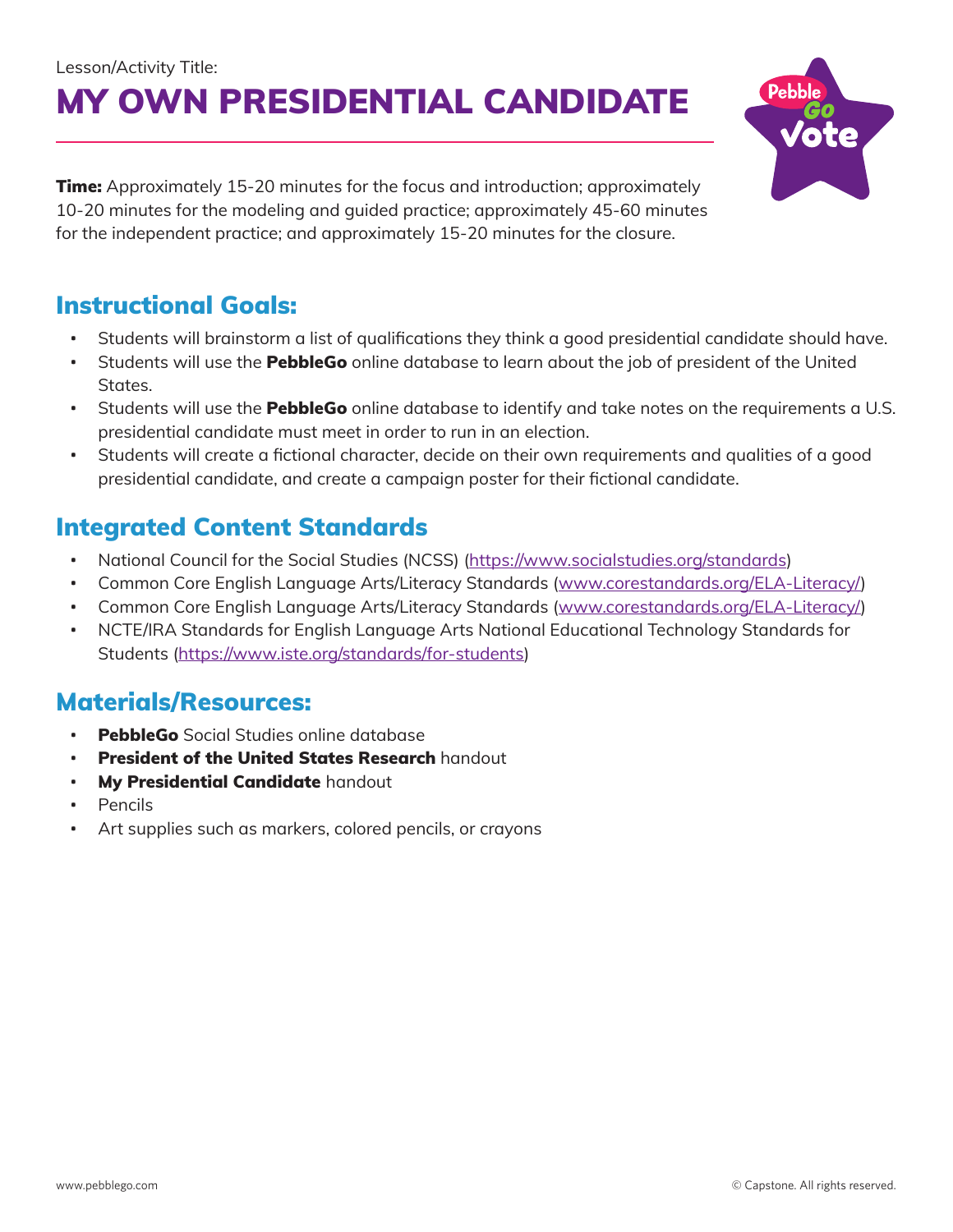## Procedures/Lesson Activities: Focus

- 1. Bring the class together and write the word campaign on a white board.
- 2. Ask the students if they know what that word means. If students are not able to give their own accurate definition of the word, tell them a campaign is how a person who wants to run for an office tries to convince voters they are the best person for the job. The person does this using signs, speeches, advertisements, and social media.



- 3. Ask the class to think of a time a person might use a campaign to convince voters they are the right person for the job. Prompt students to give you examples such as student body president, mayor, and president. Record their responses.
- 4. Tell students that it is important that voters learn all they can about a candidate before deciding who to support. Brainstorm a list of criteria that they could use to determine who might be the best person for the job. Ask leading questions that prompt responses like "education," "experience," and "values."

#### Teach/Model

- 5. Explain to the students that they will use the **PebbleGo** Social Studies online database to research and take notes on the job of president of the United States because of the upcoming election. They will also learn about the requirements presidential candidates must meet before entering the race.
- 6. Demonstrate how to navigate the **PebbleGo** Social Studies online database. Click on the Social Studies section of the database, then on the "U.S Government" subcategory, and finally the "President" article.
- 7. Click on at least two of the heading tabs such as "Who Can Be President?" or "How We Elect a President" to demonstrate navigating an article.

# Guided Practice

- 8. Pass out the **President of the United States Research** handout and review the directions. Demonstrate navigating the **PebbleGo** online database and completing some of the handout until students have a clear understanding of the process.
- 9. Remind students that they always need to give credit to their research source. Click the "cite" button and then model copying the information in the bibliography section of the handout.
- 10. Distribute the My Presidential Candidate handout. Explain to students that they will create their own fictional presidential candidate. They will need to decide on the requirements a candidate should meet before running in the election. Then, they will create a campaign poster explaining why that character would make a good president.
- 11. Refer the students to the section of the handout that lists the qualities it takes to be a good presidential candidate. Model brainstorming and recording ideas such as *honesty* or *leadership*.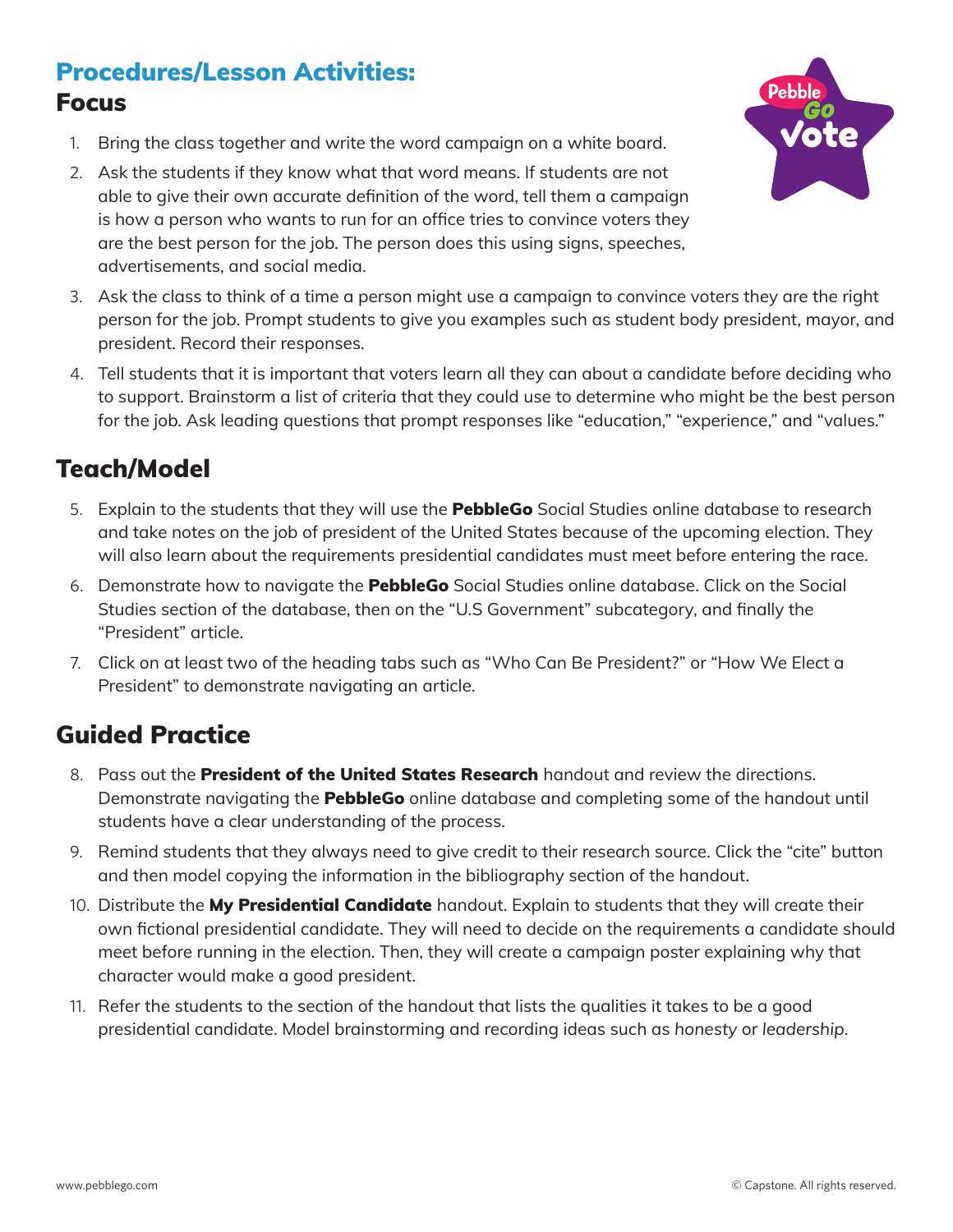12. Demonstrate brainstorming a fictional candidate who possesses those characteristics. Encourage students to create their own candidate or use a character from their favorite book or TV show. For example, tell students the candidate you came up with is named "Patriotic Patty" and model writing her name in the space provided. Remind students to complete the rest of the handout, including the question about why they think it's important for a presidential candidate to possess the qualities they brainstormed.



13. Show students the campaign poster section of the handout. Remind them that as they create their own poster, they should use at least one of their brainstormed characteristics to visually convince people to vote for their candidate. For example, to show kindness, they might draw their candidate helping someone in need.

### Independent Practice

- 14. Allow students time to access the **PebbleGo** Social Studies online database and complete the President of the United States Research handout. Circulate the room and offer assistance as needed.
- 15. Have students complete the My Presidential Candidate handout and illustrate their campaign poster.

#### Closure

- 16. Ask students to introduce their fictional presidential candidate and share their campaign poster with classmates. You can elect to do this together as an entire class or divide students into small groups.
- 17. Encourage discussion on the qualities students think a presidential candidate should possess. Ask questions such as:
	- › How did you decide what qualities to give your fictional presidential candidate?
	- › Did each of you come up with the same qualities a good candidate should have?

# Extend/Enrich

Have students create a Venn diagram comparing their own presidential candidate requirements to those of a real U.S. presidential candidate. Then ask students to write a few sentences comparing and contrasting the similarities and differences.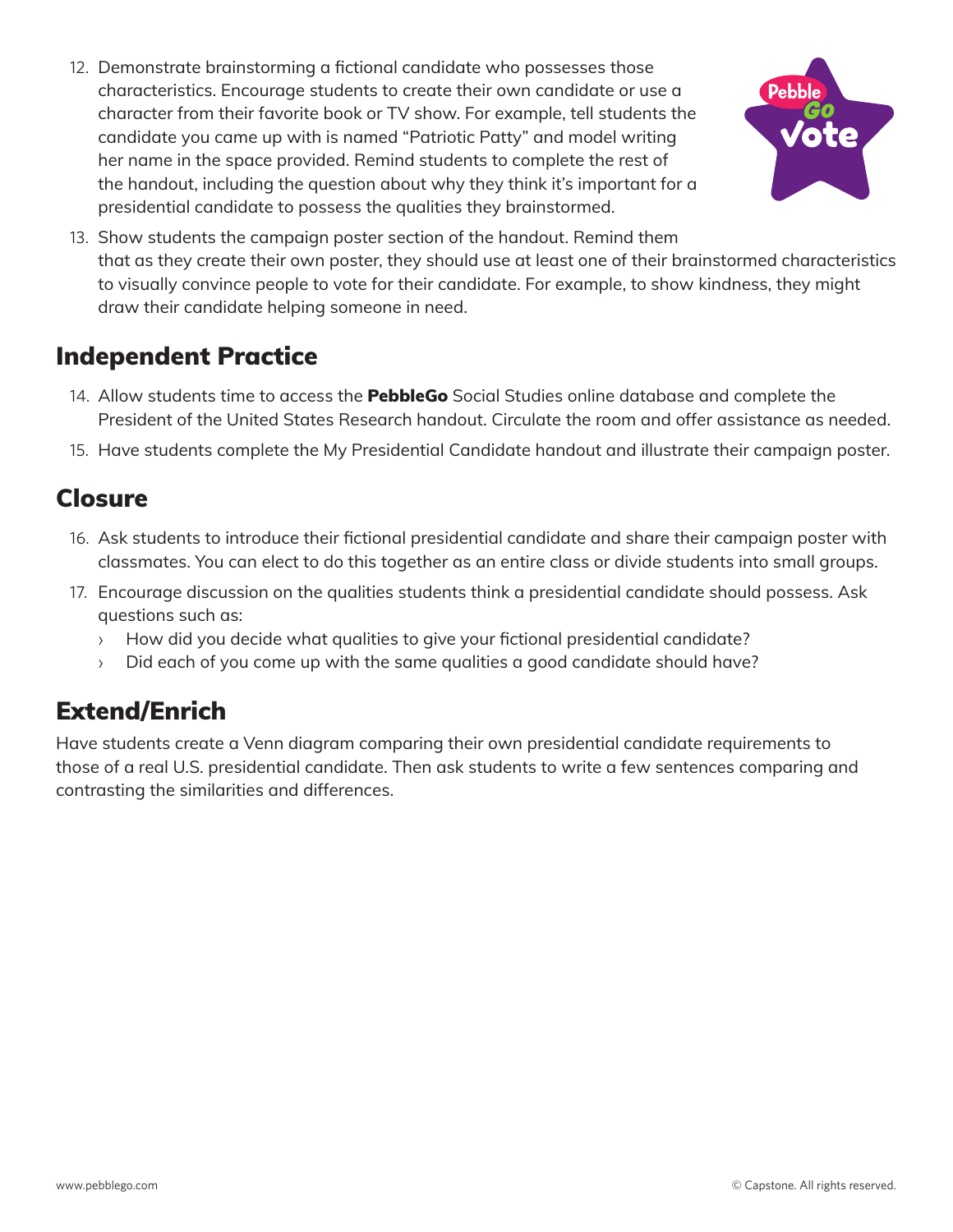\_\_\_\_\_\_\_\_\_\_\_\_\_\_\_



# President of the United States Research Handout

Use the **PebbleGo** online database and the handout below to learn about the president of the United States.

What age does a U.S. presidential candidate need to be?

U.S. presidential candidates must also meet what other requirements?

Describe at least three things the president of the United States does during his or her day.

| ົ |  |
|---|--|
|   |  |
| っ |  |
|   |  |

What do you think is the president's most important job? Why?

#### Bibliography: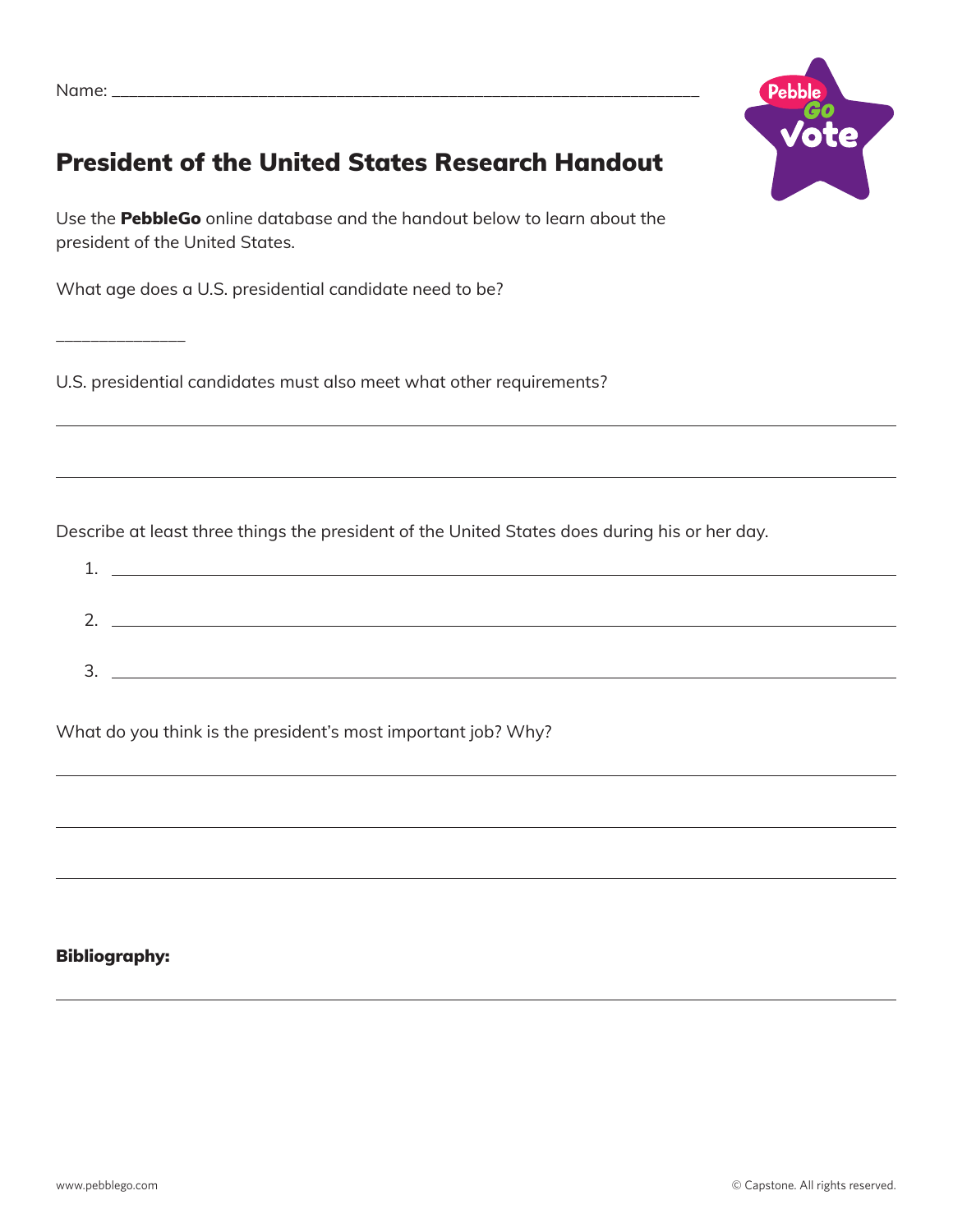

# My Presidential Candidate

It's your turn to create a presidential candidate! You will decide what requirements the candidate must meet. You will also decide what good qualities the character should have. Then you will draw a campaign poster showing why people should vote for your candidate.

Write three requirements you think someone needs to meet before running in a presidential election.

| ⌒<br><u>.</u> |  |  |
|---------------|--|--|
|               |  |  |
| っ<br>، ب      |  |  |
|               |  |  |

List three qualities you think a good presidential candidate should have.

| ົາ<br><u>.</u> |  |
|----------------|--|
|                |  |
| ∍<br>ັ         |  |
|                |  |

What is the name of your fictional character who has all of these characteristics?

Why do you think it is important for a presidential candidate to have these qualities?